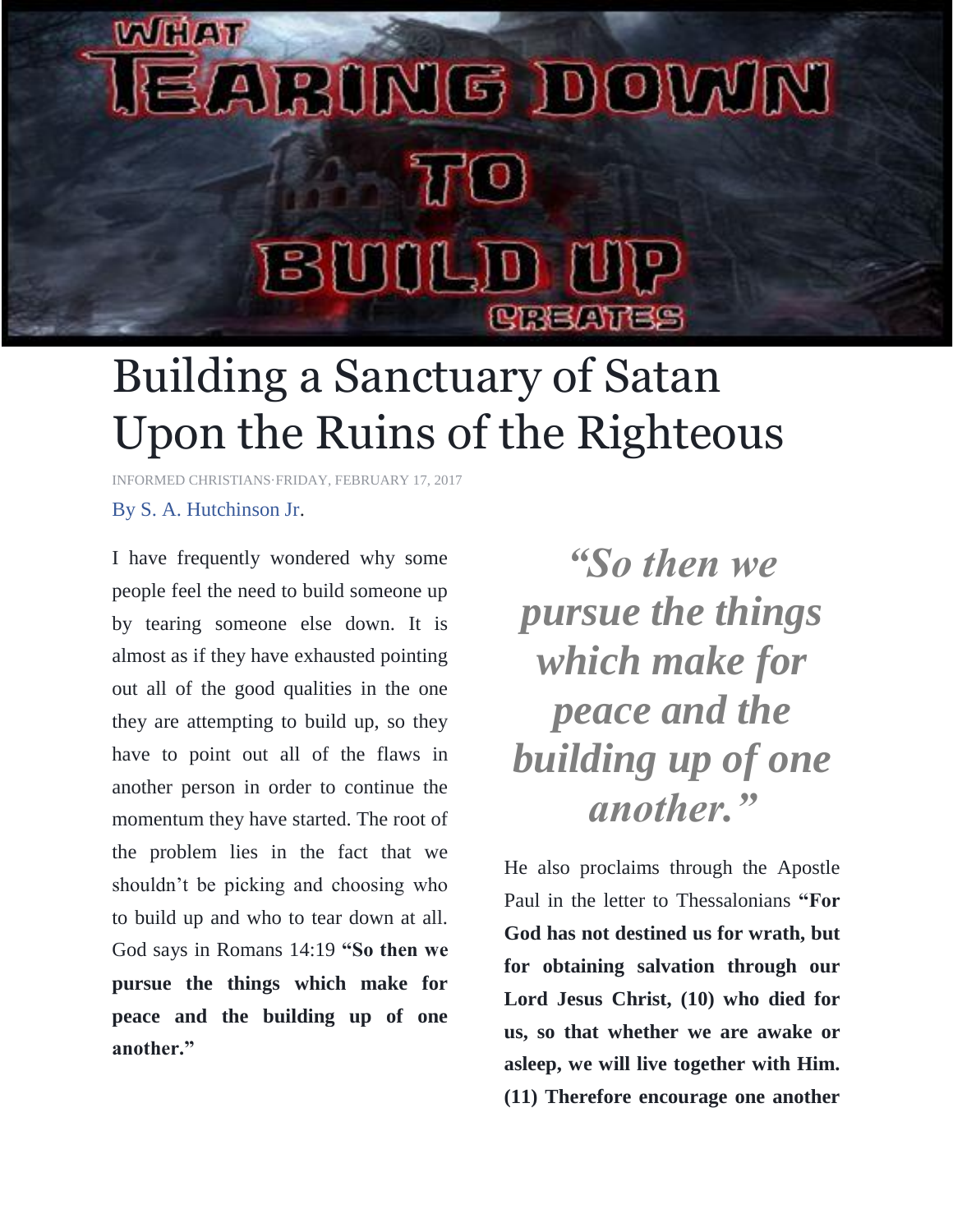**and build up one another, just as you also are doing."** 1 Thessalonians 5:9-11 NASB. Nowhere in that passage does it specify which ones to build up and which ones to tear down, so by rightly dividing the Word of God and by inference, we cannot help but come to the conclusion that we must be building up EVERYONE without any qualifications, or specifications other than those within the brotherhood being the most important. If we fail to recognize this, we missed the point all together. This does not give us license to tear down unbelievers; it just affords our brethren-the people of God-a special attention in regard to our **efforts**.

It took the Apostle Peter a while (even after witnessing the Gentiles receiving the Holy Spirit), to learn that God truly was not a respecter of persons. The part that Peter really needed help with was the application, since God does not choose favorites neither should we. He missed the point so much that he needed to be corrected by the Apostle Paul which the book of Galatians reports. Peter (called Cephas) was choosing to fellowship with Jewish descended Christians over the Gentile descended ones.

Paul proclaims (and since all Scripture is inspired by God according to 2 Tim. 3:16), thus *God Himself* proclaims in the latter part of Galatians 2:11 NASB that Peter **"…stood condemned."** That is powerful language indicating that God deemed Peter's actions to be SINFUL! To choose to fellowship and to prefer these Jewish descended brothers and sisters over the Gentile descended ones put Peter in sin. Since the only sin God will not forgive is the sin not repented of, Peter needed to be corrected, to repent and to change his ways; because the result of Peter's actions, whether intentional or not, was to build a sanctuary of Satan in his heart upon the ruins of the righteous.

Whether we are joking, or picking on someone, whether we are intentionally tearing someone down in order to build someone else up or even to build up ourselves because we lack confidence, it is sin and it needs to be corrected. Nothing we say or do can be treated as arbitrary and sometimes we write off our iniquities by pretending that our words or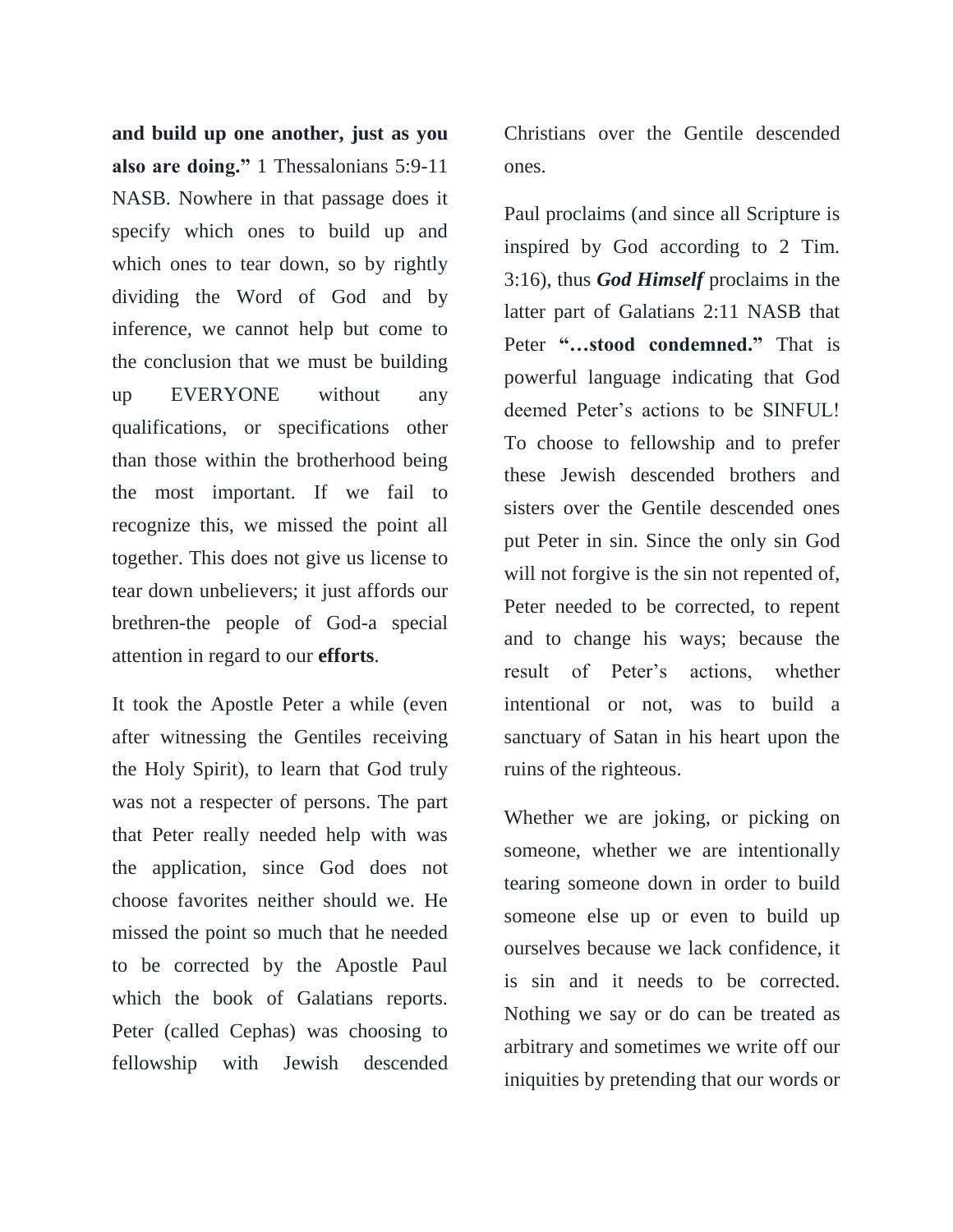actions are unimportant. The Christian cannot afford to say things without thinking them through and considering how it impacts those around us because that may very well impact our salvation. Ephesians 4:29 NASB **"Let no unwholesome word proceed from your mouth, but only such a word as is good for edification according to the need of the moment, so that it will give grace to those who hear."**

I watched Kung Fu Panda 3 with the family the other night after dinner (I won't get into the subtle suggestiveness of Po having two dads), but the main reason Po leaves the Sanctuary unguarded for the enemy to destroy is that his long lost panda father informs Po that he can teach him to master the power of chi so that he can defeat the enemy. Come to find out his long lost father was lying and Po walks away mad. Po's foster dad who found him (who happens to be a goose), says to Po's panda father, "Sometimes we do the wrong things for the right reasons..."

## *"Sometimes we do the wrong things for the right reasons…"*

My purpose for this illustration is to point out that there is never a right reason for doing the wrong thing. Be it an "innocent white lie", or building someone else up at someone else's expense, our God views sin as sin no matter how you spell it. Doing the wrong thing is always just doing the wrong thing. God has proclaimed in Romans 6:23 that **"…the wages of sin is death…"** and that particular death is **spiritual** death, eternal. Ecclesiastes informs us that sin separates us from God, so if we have sin in our lives that we have not repented of then we risk our eternal soul to hell away from God and heaven forever.

If you have sinned against someone by doing this very thing we just discussed, there are steps that you have to take in order to actually repent, if you cut corners then you only cheat yourself. Jesus Himself said, **"Therefore if you**